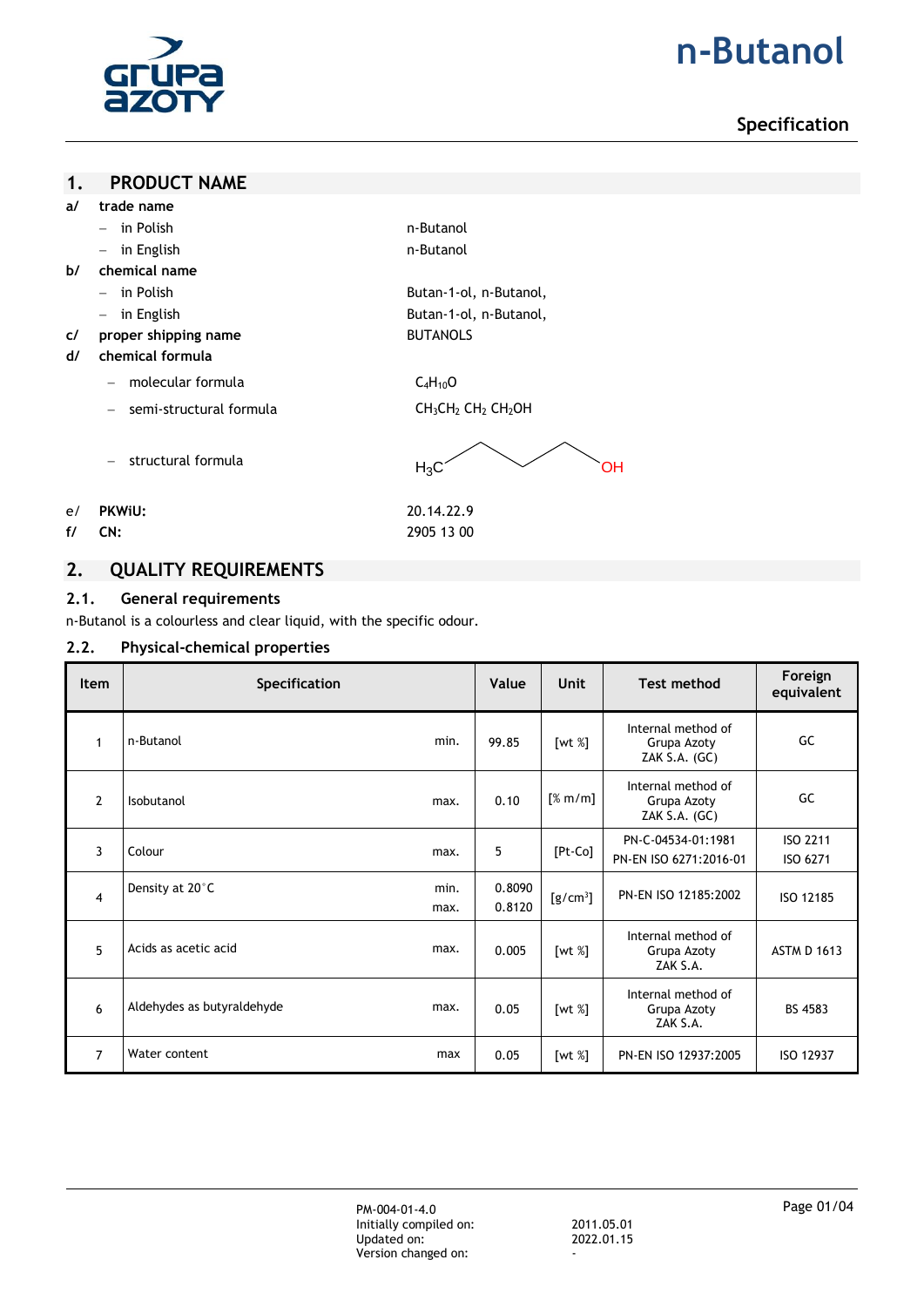



## **3. APPLICATION(s)**

**In the production of:** esters (which are used as solvents and flavouring agents); paints and varnishes (solvent, agent which prevents fogging, improves fluidity and reduces viscosity of waterborne paints); plastics additives (plasticisers); melamineformaldehyde and urea-formaldehyde resins (solvent or butylating agent); agricultural auxiliaries (butylamines); floatation agents; ethers of ethylene and propylene glycols.

**It is also used as:** solvent (in the textile and paint and varnish industries); extraction solvent in the production of medicinals; component of anti-icing blends and anti-corrosive additives.

## **4. STORAGE STABILITY**

The product is chemically stable. When the storage and transport conditions as per sections 7 and 8 are observed, the product will maintain its quality parameters as per section 2 above over the period of 6 months from the date of loading.

## **5. QUALITY DOCUMENT**

Unless the client's order (or contract) demands otherwise, each shipment of the product shall be provided with the quality certificate to evidence that the product quality parameters satisfy the requirements listed in the contract and/or in this Specification.

## **6. PACKING**

### **6.1. General requirements**

n-Butanol is available in bulk shipments, in steel rail tank cars, in tank-containers or in road tankers. Other types of containers are also allowable, if they protect the product sufficiently to maintain its quality, and if they provide safety in transport, storage, handling and use. In that case, the client should:

- Submit the valid certificate which permits the use of that type of containers in storage and transport, in accordance with RID/ADR.
- Place marking on the containers, in accordance with applicable regulations.

n-Butanol may not be transported together with strong oxidisers and acids.

### **6.2. Labelling applicable for client's unit containers**

Marking of the client's unit containers shall specify:

### **a/ According to Regulation (EC) № 1272/2008:**

| Identification data:          | name, address and phone number of the supplier (or suppliers)                         |
|-------------------------------|---------------------------------------------------------------------------------------|
| Information on product amount | nominal amount of the product in the packages which are made available to the public, |
|                               | unless that amount has been specified elsewhere on the package                        |

| Product identifier:     |                                     |  |  |  |  |
|-------------------------|-------------------------------------|--|--|--|--|
| Name of substance:      | "Butan-1-ol"                        |  |  |  |  |
| EC number:              | "EC number 200-751-6"               |  |  |  |  |
| CAS number:             | "CAS number 71-36-3"                |  |  |  |  |
| Hazard pictograms       |                                     |  |  |  |  |
| GHS02: flame            |                                     |  |  |  |  |
| DHS05: corrosion        |                                     |  |  |  |  |
| GHS07: exclamation mark |                                     |  |  |  |  |
| Signal world            | "Danger"                            |  |  |  |  |
| Hazard statements:      |                                     |  |  |  |  |
| H <sub>226</sub> :      | "Flammable liquid and vapour"       |  |  |  |  |
| H302:                   | "Harmful if swallowed"              |  |  |  |  |
| H.335:                  | "May cause respiratory irritation"  |  |  |  |  |
| H315:                   | "Causes skin irritation"            |  |  |  |  |
| H.318:                  | "Causes serious eye damage"         |  |  |  |  |
| H336:                   | "May cause drowsiness or dizziness" |  |  |  |  |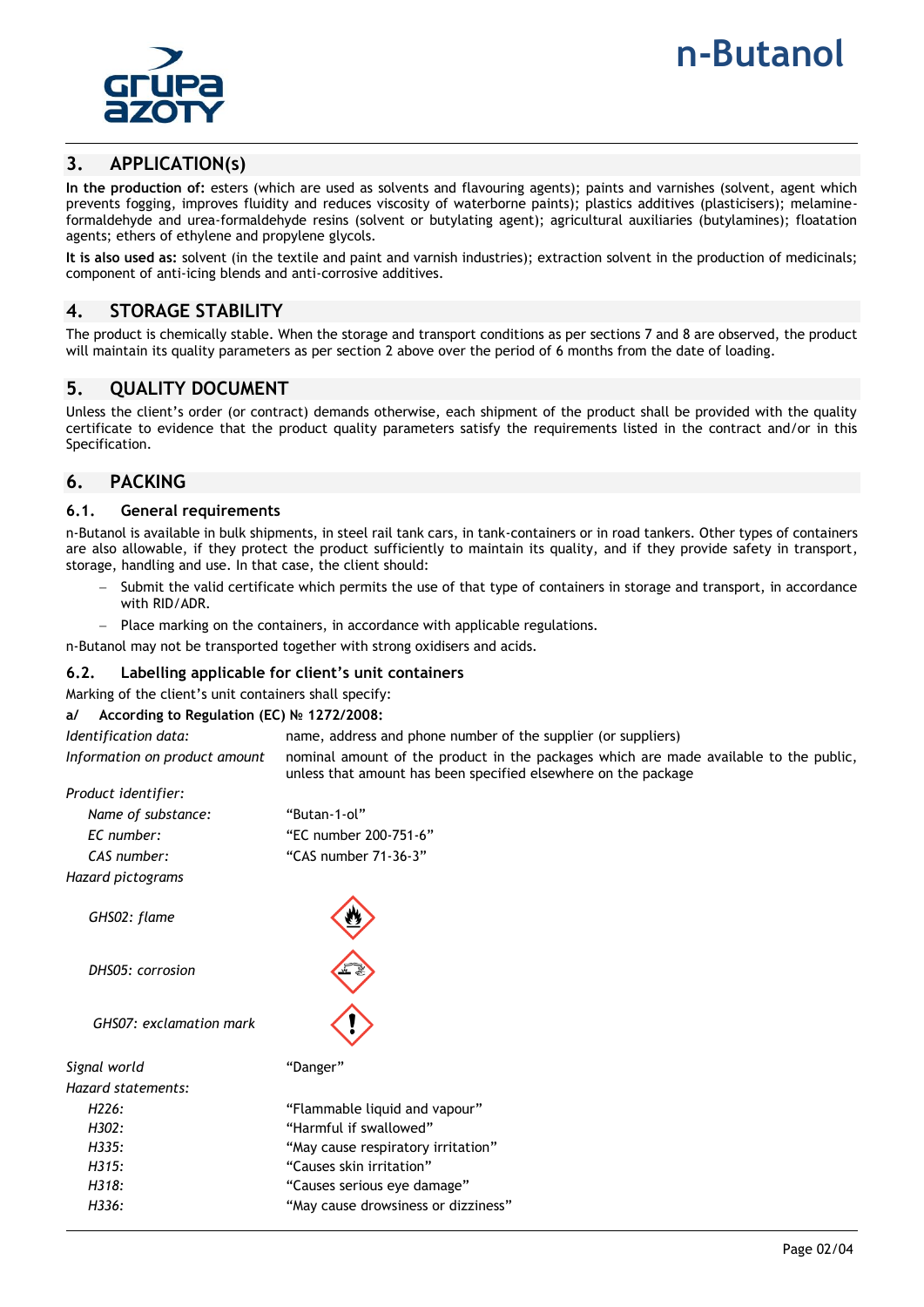# **n-Butanol**



|    | Precautionary statements:    |                                                                                                             |
|----|------------------------------|-------------------------------------------------------------------------------------------------------------|
|    | P210:                        | "Keep away from heat, hot surfaces, sparks, open flames and other ignition sources. No<br>smoking."         |
|    | P233:                        | "Keep container tightly closed."                                                                            |
|    | P240:                        | "Ground and bond container and receiving equipment."                                                        |
|    | P241:                        | "Use explosion-proof equipment."                                                                            |
|    | P280                         | "Wear protective gloves/protective clothing/eye protection/face protection."                                |
|    | P303+P361+P353:              | "IF ON SKIN (or hair): Take off immediately all contaminated clothing. Rinse skin with water<br>or shower." |
|    | P370+P378:                   | "In case of fire: Use water spray, alcohol-resistant foam, carbon dioxide to extinguish."                   |
|    | P403+P235:                   | "Store in a well-ventilated place. Keep cool."                                                              |
|    | P501:                        | "Dispose of contents/container in accordance with regulations."                                             |
| ь/ | <b>According to RID/ADR:</b> |                                                                                                             |
|    | Shipping name                | "BUTANOLS"                                                                                                  |
|    | $-$ UN No                    | "UN 1120"                                                                                                   |

- 
- 

Warning label № 3 "Tlammable liquids"



- UN certification sign for the container (directly on the container)
- **c/ Safety signs as per ISO 7010:2011**
	- sign ISO 7010-P003 "No open flame; Fire, open ignition source and smoking prohibited"



- **d/ Handling signs as per ISO 780:1997:**
	- sign № 4 "Keep away from sunlight"



- **e/ Inscription**
	- "Spent packages must be transferred to an authorised waste collecting company."
- **f/ Additional labelling required by national/local legislation**

## **7. STORAGE**

## **7.1. Requirements for warehouses**

- Local exhaust ventilation systems, to eliminate vapours from the places of their emission, and general ventilation systems in rooms.
- Protection against accumulation of static electricity ignition of organic vapours may be initiated by any static discharge.
- Sprinkler systems, to cool down tanks/containers with water spray in case of fire.
- Liquid-impervious floors which make it possible to collect the spilled material and prevent its entry to the sewage system.
- Ex-proof wiring, lighting and ventilation systems.
- The storage rooms should be cool and dry.